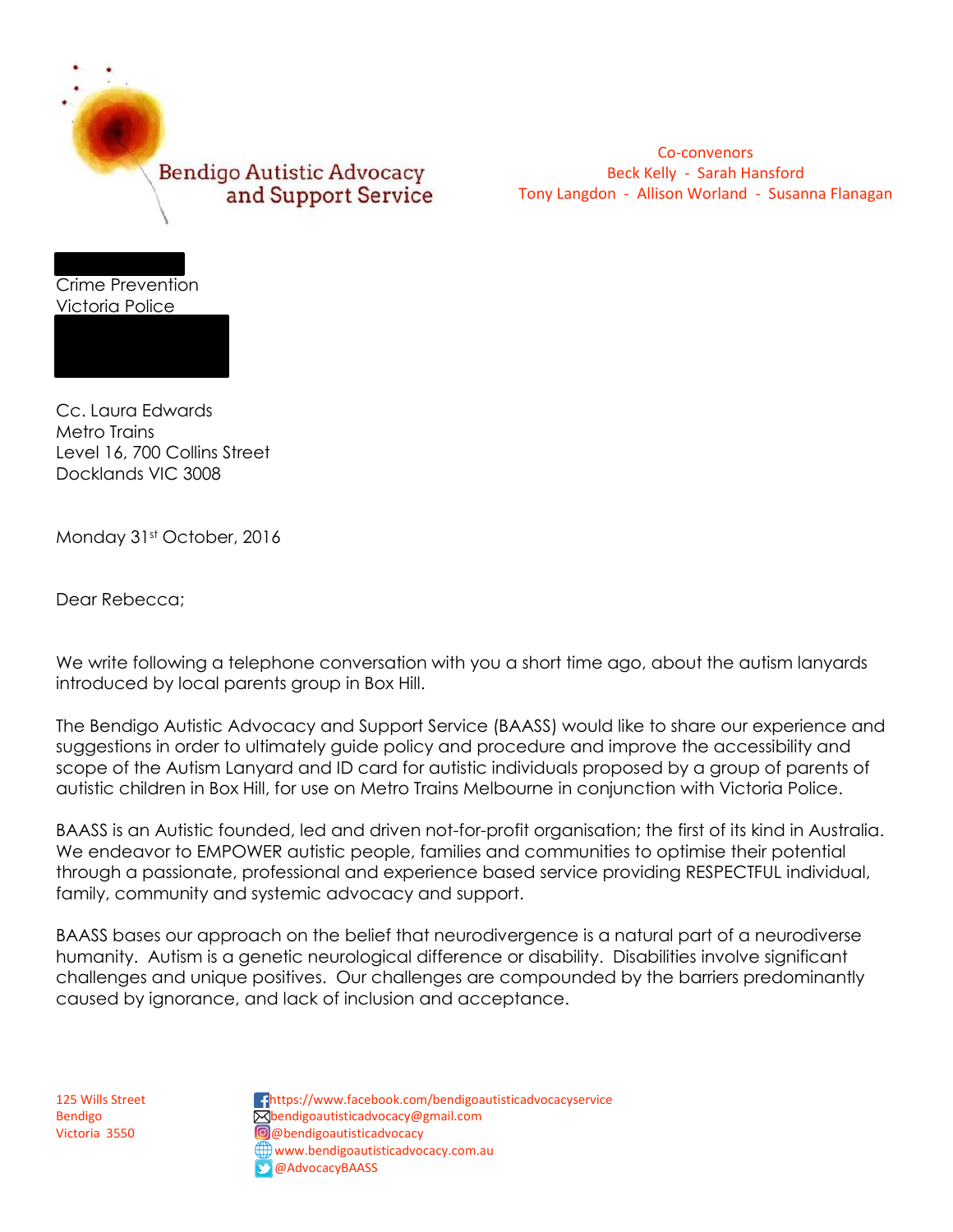

Co-convenors Beck Kelly - Sarah Hansford Tony Langdon - Allison Worland - Susanna Flanagan

We appreciate the intention behind this proposal as being safety and awareness of the autistic community accessing Metro Melbourne, and understand that this strategy may be something a number of autistic people may wish to utilise

BAASS, alongside many other advocates and organisations, advocate for active, extensive and meaningful inclusion of autistic people amongst not only accessibility and policy making panels/projects but also in educational programs within the community in general, with particular focus on first responders, health and education undergraduates and services.

For those that do wish to utilise this proposal, we would like to propose some adjustments in the interests of being more accessible and inclusive of diversity. Please do not hesitate to contact us, should you wish for further information or consultation with BAASS.

- Welcome input from the broader autistic community and adjust accordingly. BAASS are able to offer support with this.
- It is important to note that many of the autistic adult population find the puzzle piece symbolism to be offensive, based on its historical origins. We do recognise that the puzzle piece has significant recognition amongst the general community as relating to autism. Ideally, we would advocate that the lanyards would include an alternative design but do acknowledge the reasoning behind the current design choice.
- Wording be adjusted to reflect strength based
- Guidelines for this proposal be developed, to communicate clear boundaries and expectations for those that utilise this. The development of clear and available guidelines will also provide further information for anyone needing clarification, further information about the use of these lanyards and can prevent misinterpretation.

The most crucial aspects that should be included within guidelines would include a statement clearly articulating that

- o the use of these lanyards is **not compulsory** and is the personal choice of the individual person
- o that education, inclusion and acceptance remain priority
- o that autistic people **not** using lanyards will not be disadvantaged

Please do not hesitate to contact us should you welcome further input or support from us. We are available to share authentic experience and any relevant resources and sources that may be of benefit in developing policies and programs with genuine accessibility.